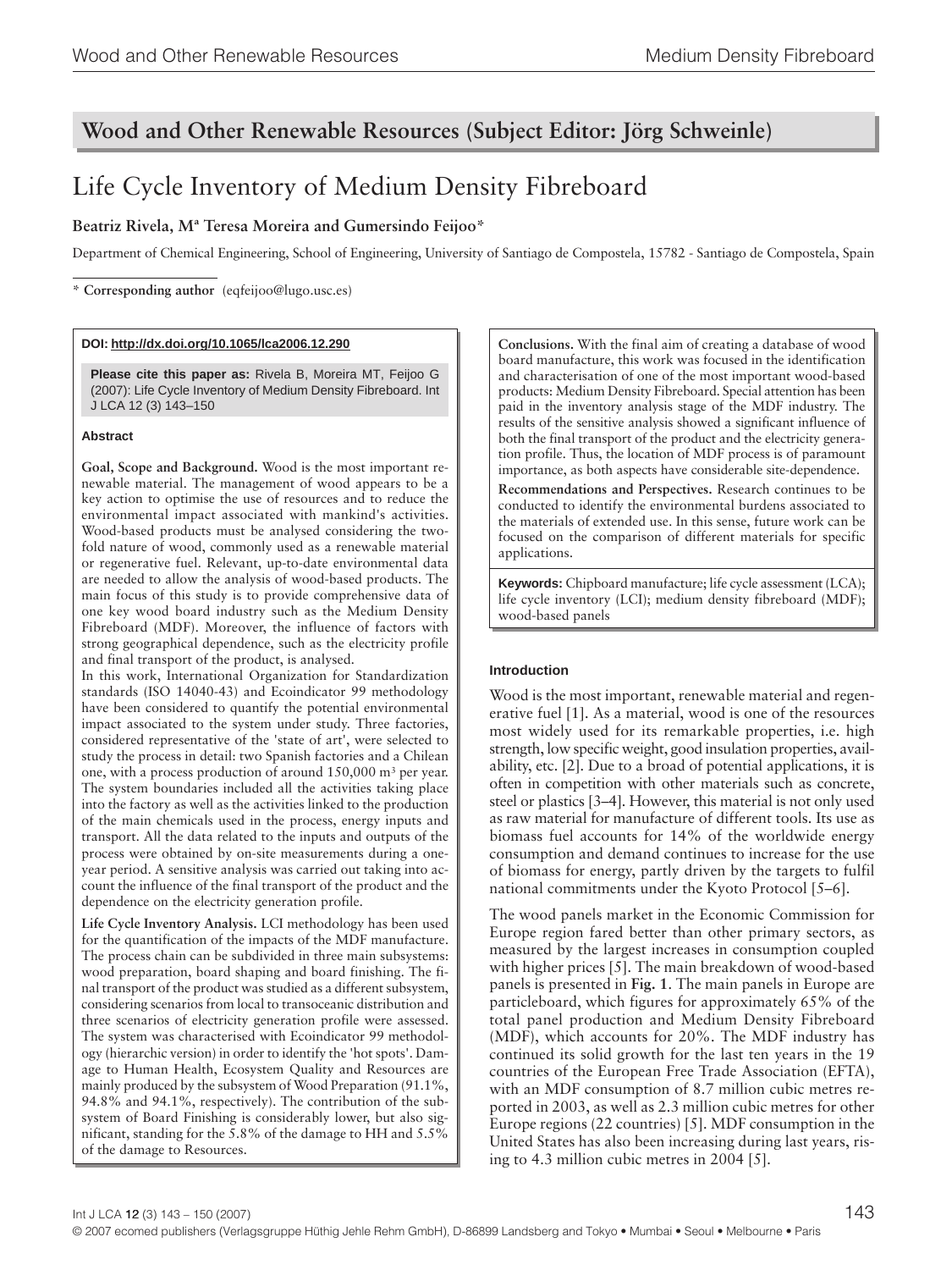

**Fig. 1:** Breakdown of major wood-based panels. OSB: Oriented Strand Board; MDF: Medium Density Fibreboard

Wood management is a key action to optimise the use of resources and to reduce the environmental impact associated with mankind activities. In this sense, Life Cycle Assessment (LCA) methodology has proved to be a valuable tool to evidence and analyse the environmental impacts of products and services systems that need to be part of decision- making process towards sustainability [7]. However, it is not possible to determine the specific causes of the greatest environmental burdens in the life cycle until all the stages have been evaluated and the quality of data used has been fully verified. Wood-based products must be analysed considering the twofold nature of wood, commonly used as renewable material or regenerative fuel. As a first priority, allocation should be avoided by system expansion, thus adding additional functions to the functional unit [8–9].

Since LCA application began to be significant during the 1990s, efforts have been made to make progress in this area specifically in relation to forest operations [10–12]. So far, no comprehensive Life Cycle Inventory (LCI) for wood board manufacture, the most common items of wood-based materials**,** was available in the literature [13]. In previous work, we analysed the particleboard industry in detail [13]. The main focus of this study is to provide complete data of the other main wood board produced in the MDF industry.

# **1 Goal and Scope**

# **1.1 Objectives**

This work aims to generate comprehensive Life Cycle Inventory (LCI) for the manufacture of Medium Density Fibreboard (MDF). Besides, the influence of factors with strong site-dependence, such as the electricity profile and final transport of the product, is also analysed. As a first approach, several factories in different continents were analysed and minimal differences in the global inventory data were found (less than 5%). Three factories, considered representative of the 'state of art', were selected to study the process in detail: two Spanish factories and a Chilean one, with an approximate process production of 150,000 m3 per year.

# **1.2 Functional unit**

This unit provides a reference to which the inputs and outputs are referred [14]. The functional unit chosen was 1 m3 of finished MDF for a better comparison with other materials. The material density is approximately 615 kg/m3 with 8% water content.

# **1.3 Description of the system under study**

The Composite Panel Association defines MDF as a dryformed panel product manufactured from lignocellulosic fibres combined with a synthetic resin or other suitable binder [15]. The mechanical refining process is carried out at high temperature. A synthetic resin binder, typically urea formaldehyde, is added to provide strength properties and paraffin wax is supplemented for protection against accidental water spillage.

The density of MDF panels oscillates from 496 to 801 kilograms per cubic metre (kg/m3). In contrast to particleboard, MDF has more uniform density throughout the board and has smooth, tight edges that can be machined. It can be finished to a smooth surface and grain printed, avoiding veneers and laminates. Thick MDF panels (1.27 to 1.91 cm) are used as core material in furniture panels. MDF panels thinner than 1.27 cm are typically used for siding.

The general steps used to produce MDF include mechanical pulping of wood chips to fibres (refining), drying, blending fibres with resin and sometimes wax, forming the resined material into a mat, and hot pressing. The process chain can be subdivided in three main subsystems: wood preparation, board shaping and board finishing. **Fig. 2** presents a process flow diagram for a typical MDF plant.

**Subsystem of Wood Preparation.** The main sources of biomass are normally wood chips. Wood chips are typically delivered by truck or rail from offsite locations such as sawmills, plywood plants, furniture manufacturing facilities, satellite chip mills, and whole tree chipping operations sawmill. The chips are washed to remove dirt. Clean chips are softened in a steam-pressurized digester and then transported into a pressurized refiner chamber. In the refiner chamber, single or double revolving disks are used to pulp the softened chips into fibres suitable for the manufacture of the board (defibrator unit). The sequence of the drying and blending operations depends on the method by which resins and other additives are blended with the fibres. Most facilities inject resin formulations into a blowline system; if a blowline system is used, the fibres are first blended with resin, wax and other additives in a blowline, which is a channel that discharges the resined fibres to the dryer. After drying, the fibres are removed from the gas stream by a fibre recovery cyclone (fibre sifter) and then conveyed to a dry fibre storage bin.

**Subsystem of Board Shaping.** Air conveys the resined fibres from the dry storage bin to the forming machine, where they are disposed on a continuously moving screen system (mat former unit). The continuously formed mat must be prepressed before being loaded into the hot press (precompressor unit). The press applies heat and pressure to trigger the resin and bond the fibres into a solid panel. The mat may be pressed in a continuous hot press, or the precompressed mat may be cut by a flying cut-off saw into individual mats that are then loaded into a multi-opening, batch-type hot press. Steam or hot oil heating of the press plates is common in domestic MDF plants.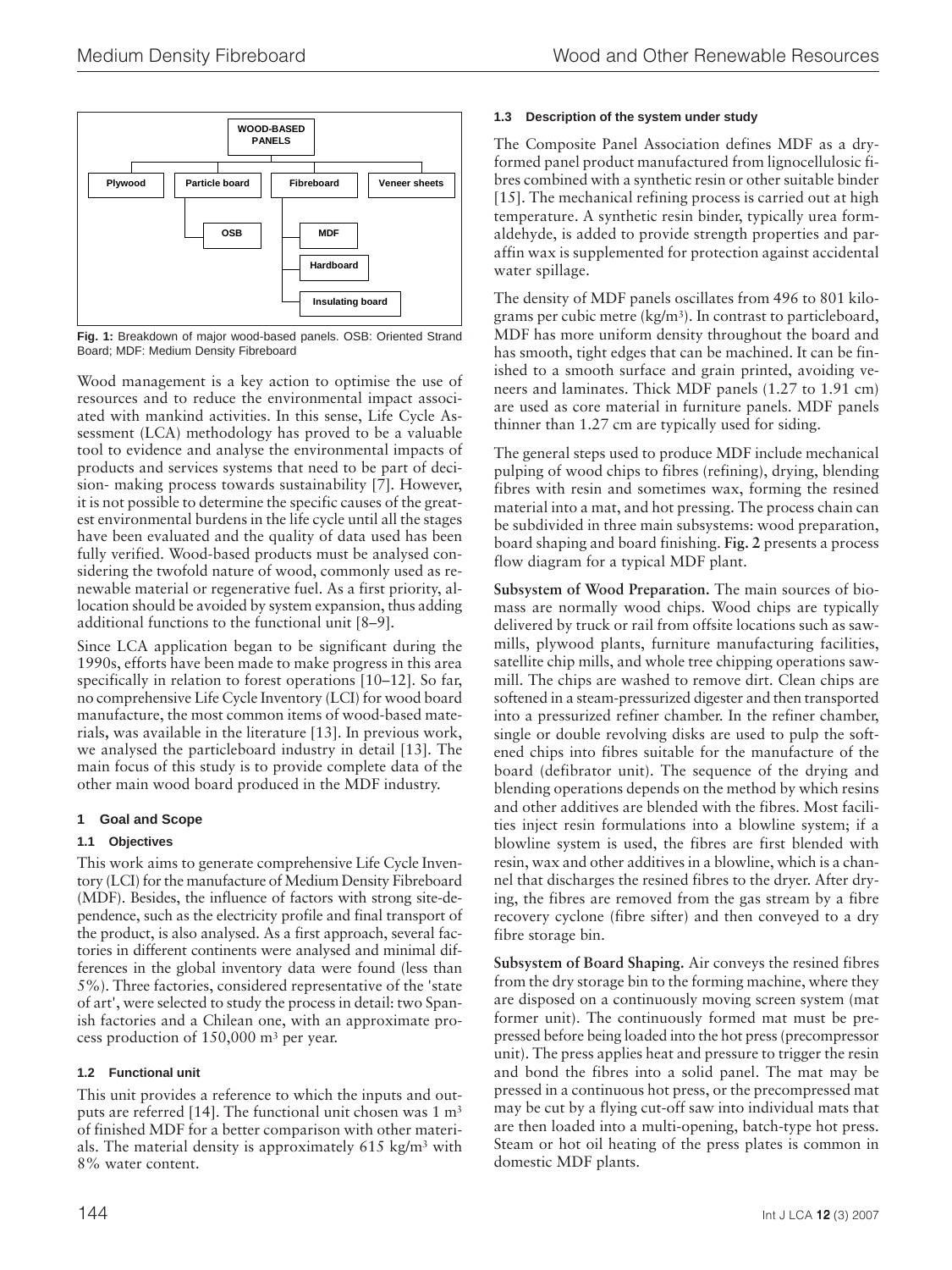

**Fig. 2:** Flow sheet of MDF manufacture

**Subsystem of Board Finishing.** After pressing, the boards are cooled, sanded, trimmed, and sawed to final size. The boards may also be painted or laminated. Finally, the finished product is packaged for delivery.

## **Ancillary activities**

- **Chemicals.** The production of UF and transport to the factory were considered in the subsystem of wood preparation.
- **Transport.** Chips and sawdust are delivered by truck from nearby locations. The distribution of the product finished is not included in the system boundaries because of its strong geographical dependence, and was further analysed as a different subsystem.
- **Energy.** Energy consumption in the subsystems of wood preparation, board shaping and board finishing was included in their respective inventory data.
- **Auxiliary activities.** Auxiliary activities in the factories were also computed, taking into account the employees' water consumption and different wastes generated: municipal waste, metals, oil, paper & paperboard and toner units.

## **1.4 Data quality**

High quality data are essential to make a reliable evaluation. All the data related to the inputs and outputs of the process were obtained by on-site measurements during a oneyear period. Minimal differences (less than 5%) in the global inventory data were found in all factories, due to a welldeveloped technology. The subsystem linked to urea-formaldehyde (UF) resin production was inventoried from bibliographic data from the PRé Consultants Database [16].

The assignment of the environmental loads associated to the different sources of electricity was made according to the IDEMAT 2001 database [16]. Inventory data of electricity from cogeneration were taken from ETH-ESU 96 database [17]. In the case of transport, the assignment of the environmental loads was made according to BUWAL 250 database [18].

In wood-based products LCA, the infrastructures of the production facilities are usually not taken into account as the differences are negligible compared to the overall environmental impacts of the product life cycle [8–9,19].

## **1.5 Sensitivity analysis**

The geographical dependence of two factors was identified and further assessed: the electricity generation profile and the transport of the final product. The electricity profile is of major importance as it broadly affects the environmental impacts assigned to energy-consuming steps. A sensitivity analysis was carried out in order to evaluate the dependence on the electricity generation profile. Three scenarios were considered: Scenario A corresponds to an electricity generation profile including 30% of nuclear energy, 15% of hydroelectric energy and electricity from coal, gas and oil (35%, 10% and 10%, respectively); Scenario B stands for the electricity generation profile with no nuclear energy and 50% of hydroelectric energy, 13% from gas and 37% from coal; Scenario C represents the electricity supply coming from a cogeneration unit.

The relative importance of the final transport of MDF manufactured was analysed in detail, based on the delivery routes reported by the companies. Diverse scenarios from local to transoceanic distribution were assessed (see Table 5).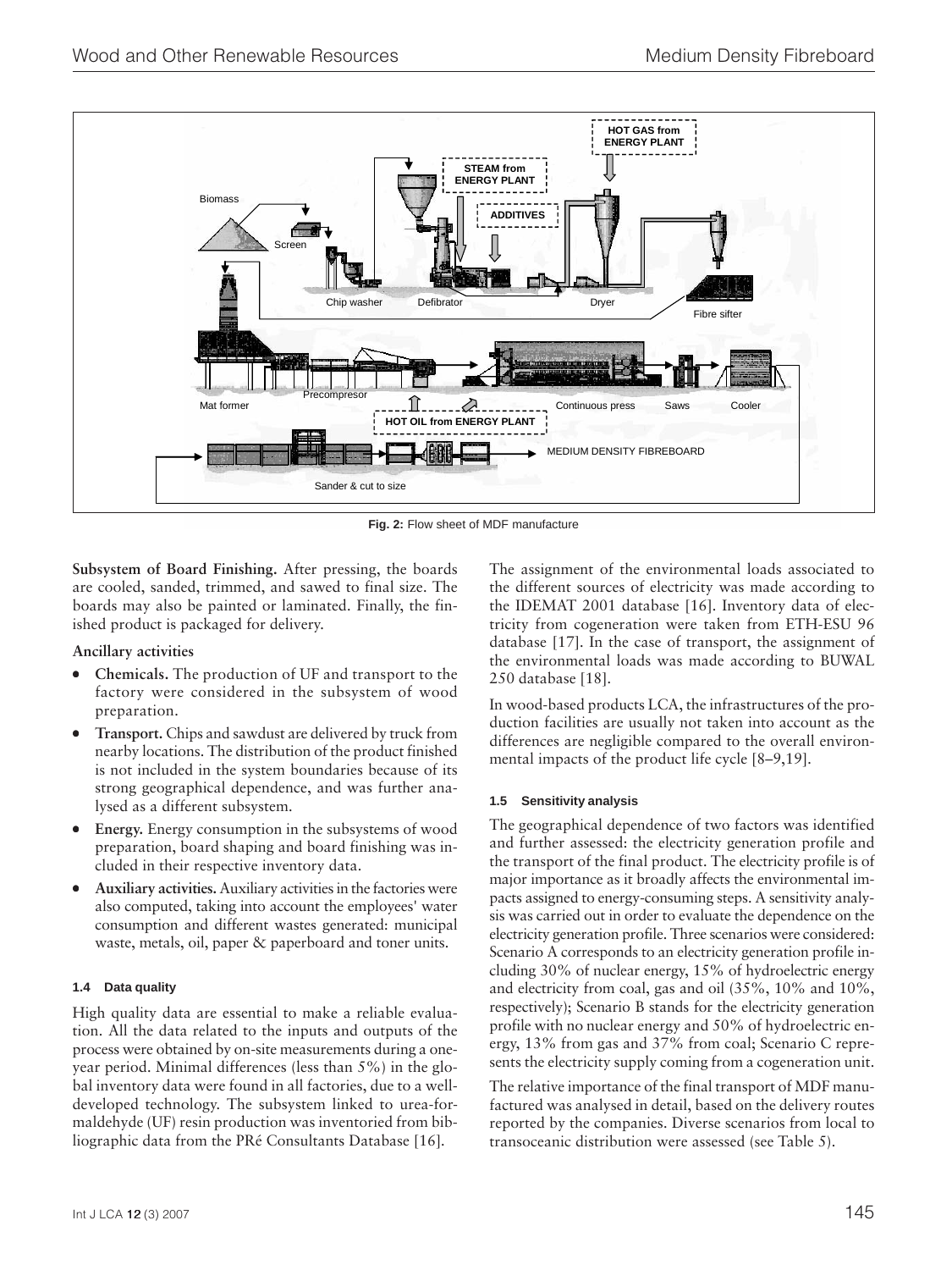Table 1: Wood Preparation inventory for 1 m<sup>3</sup> of MDF processing

| <b>Inputs from Technosphere</b>     |                |                         |          |
|-------------------------------------|----------------|-------------------------|----------|
| Materials (kg)                      |                | Energy (MJ)             |          |
| <b>Biomass</b>                      |                | Electricity for machine | 889.5    |
| Green chips (56% water content)     | 460            | Energy from biomass     |          |
| Dried chips (11% water content)     | 530            | Hot gas to drier        | 1,602.73 |
| Sawdust (57% water content)         | 90             | Steam to defibrator     | 1,534.03 |
| <b>Total</b>                        | 1,080          | <b>Total</b>            | 3,136.76 |
| <b>Additives</b>                    |                | Transport (t km)        |          |
| UF-Resin                            | 44.44          | 4-5 ton truck           | 27.22    |
| Urea solution                       | 1.43           | 6-8 ton truck           | 8.76     |
| Paraffin                            | 2.34           | 12-14 ton truck         | 263.52   |
| Paraffin emulsion                   | 0.88           |                         |          |
| Ammonium sulphate                   | 0.24           |                         |          |
| <b>Total</b>                        | 49.33          |                         |          |
|                                     | <b>Outputs</b> |                         |          |
| <b>To Technosphere</b>              |                | <b>To Environment</b>   |          |
| Materials to board shaping (kg)     |                | Emissions to air (kg)   |          |
| Resinated fibres to forming machine | 713.48         | Filterable matter       | 1.74     |
|                                     |                | Condensed matter        | 0.42     |
|                                     |                | Nitrogen oxides         | 0.71     |
|                                     |                | Carbon dioxide          | 215.66   |
|                                     |                | Carbon monoxide         | 0.62     |
|                                     |                | Formaldehyde            | 0.022    |

## **2 Life Cycle Inventory Analysis**

Chips and sawdust coming from sawmill are wood by-products that can be used as raw materials and fuel. For the purpose of this work, they were considered waste from other activities. Besides, when comparing previous activities with MDF manufacture, it seems that an allocation of the environmental burdens coming from previous activities to the wood waste would not turn into a significant contribution. For instance, Berg and Lindholm (2005) reported in a recent work an energy use of 150–200 MJ, from seeding production to delivery to the industrial site, to produce 1 m3 of timber in Sweden; this value has minor importance when comparing with MDF manufacture consumption (**Tables 1–3**). Thus, the wood waste had no environmental burden allocation from previous processes and only their transport and further processing were computed (see Table 1).

All the data related to the consumptions of the subsystems of wood preparation, board shaping and board finishing were obtained from the companies. The differences in the global inventory data were minimal so we decided to report aver-

| Table 2: Board Shaping inventory for 1 m <sup>3</sup> of MDF processing |  |
|-------------------------------------------------------------------------|--|

| <b>Inputs from Technosphere</b>     |        |                         |        |
|-------------------------------------|--------|-------------------------|--------|
| Materials (kg)                      |        | Energy (MJ)             |        |
| Resinated fibres to forming machine | 713.48 | Electricity for machine | 25.541 |
|                                     |        | Energy from biomass     |        |
|                                     |        | Hot oil to press        | 517.43 |
| <b>Outputs</b>                      |        |                         |        |
| <b>To Technosphere</b>              |        | <b>To Environment</b>   |        |
| Materials (kg)                      |        | Emmissions to air (kg)  |        |
| Fibreboards shaped                  | 705.44 | Filterable matter       | 0.020  |
| Fibreboards rejected                | 8.04   | Condensed matter        | 0.022  |
|                                     |        | Formaldehyde            | 0.023  |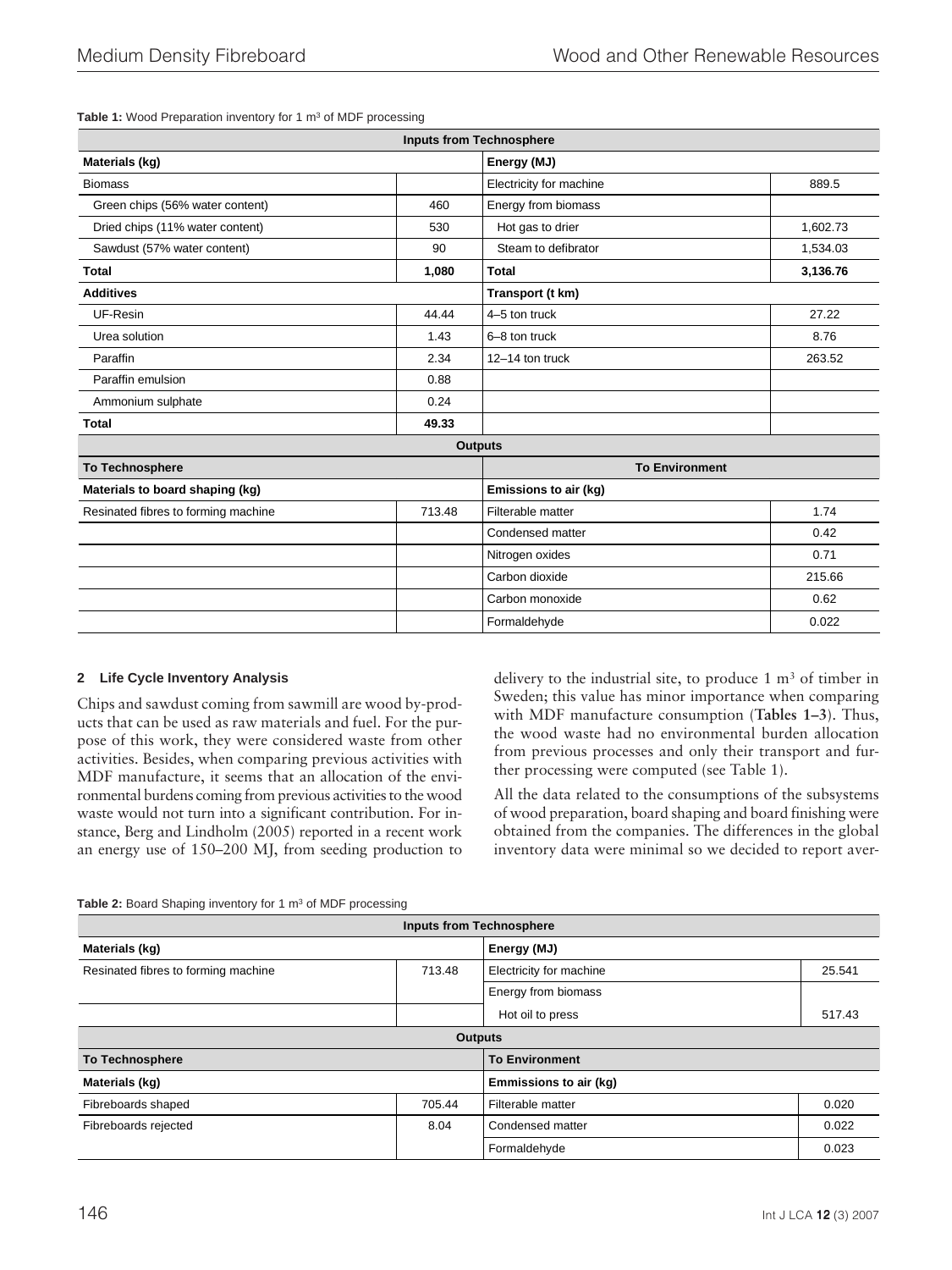#### Table 3: Board Finishing inventory for 1 m<sup>3</sup> of MDF processing

| <b>Inputs from Technosphere</b>          |        |                            |        |  |
|------------------------------------------|--------|----------------------------|--------|--|
| Materials (kg)                           |        | Energy (MJ)                |        |  |
| Fibreboard<br>shaped                     | 705.44 | Electricity for<br>machine | 355.79 |  |
| <b>Outputs to Technosphere</b>           |        |                            |        |  |
| <b>Products and Coproducts (kg)</b>      |        |                            |        |  |
| Board finished (8% water content)<br>615 |        |                            |        |  |
| Waste to drier (kg)                      |        |                            |        |  |
| Sand down dust                           |        | 53.67                      |        |  |
| Waste from sawdust                       |        | 36.76                      |        |  |

age values. The primary emissions sources at MDF manufacture are fibre dryers and press vents. Values reported in Table 1 summarized average values of emissions from dryer stage reported by the factories. Emissions from board hot presses are related to the type and amount of resin used to bind the wood fibres together. When the press opens, vapours with formaldehyde content are released (see Table 2). For the subsystem of Board Shaping, the emissions of formaldehyde from press were estimated based on the emission factors reported by US-EPA (2002).

The other main emission source is the boiler, which can be fed with several fuels. The energy required for the process was obtained from biomass in the three plants analysed. The thermal energy balance is described in **Fig. 3**. It is pointed out that the recycling of waste from the subsystem of board shaping and board finishing (fibreboard rejected, sand down dust and waste from sawdust) was considered and this internal recycling was an input to the energy plant (see Fig. 3). Thus, no allocation procedure was necessary, since the residual wood was used for the generation of heat on site (included within the system under analysis) [20]. It is noteworthy that the combustion of wood under a sustainable wood production may be  $CO_2$ -neutral, but not  $CO_2$ -free. Energy generation avoids natural oxidation (respiration) of biomass by emitting the same amount of  $CO<sub>2</sub>$ ; therefore, in a 50-years scenario, the carbon cycle might be closed [21]. As a first approach, the volume of  $CO<sub>2</sub>$  released by wood burning was considered equal to the  $CO<sub>2</sub>$  up-take necessary for photosynthesis.

Auxiliary activities in the factories were also computed and data referred to the production of 1 m3 of MDF. Main data corresponded to the employees' water consumption (56.9 L) and different wastes generated: 1.51 kg of municipal waste, 209 g of metals, 2 g of waste oil, 97 g of paper & paperboard and 0.4 toner units.

Final transport of MDF manufactured was analysed in detail based on the delivery routes reported by the companies. In order to identify the relative importance of this aspect, final transport was studied as a different subsystem. This point will be discussed in Section 4.2.

#### **3 Discussion**

In this work, the impact assessment was performed with the Ecoindicator 99 methodology, which reflects the state of art in LCA [22]. Only the phases of classification and characterisation were studied, as it is the least subjective approach.

#### **3.1 Classification and characterisation**

Human Health (HH), Ecosystem Quality (EQ) and Resources (R) are the three conditions considered. Modelling and estimation of an environmental indicator for each category or issue are carried out in this stage. Damages to HH are expressed in Disability Adjusted Life Years (DALY). Damages to EQ are expressed as Potentially Disappeared Fraction (PDF) and Potentially Affected Fraction (PAF) of species due to an environmental impact. The PDF and PAF values are then multiplied by the area size and the time period to obtain the damage. Damages to R are expressed as the surplus energy for the future mining of the resources.

The characterisation step analyses the contribution of the different subsystems to the impact categories, essential to detect the 'hot spots'. The results for the characterisation step and damage assessment are shown in **Table 4**. The subsystem of wood preparation exhibits the highest contributions to all the categories analysed. Board finishing subsystems show a significant contribution to Carcinogens, Ecotoxicity and Minerals categories, which accounts for 5.8% of the damage to HH and 5.5% of the damage to R. The main contribution to these categories is related to en-



Fig. 3: Thermal energy balance for 1 m<sup>3</sup> of MDF processing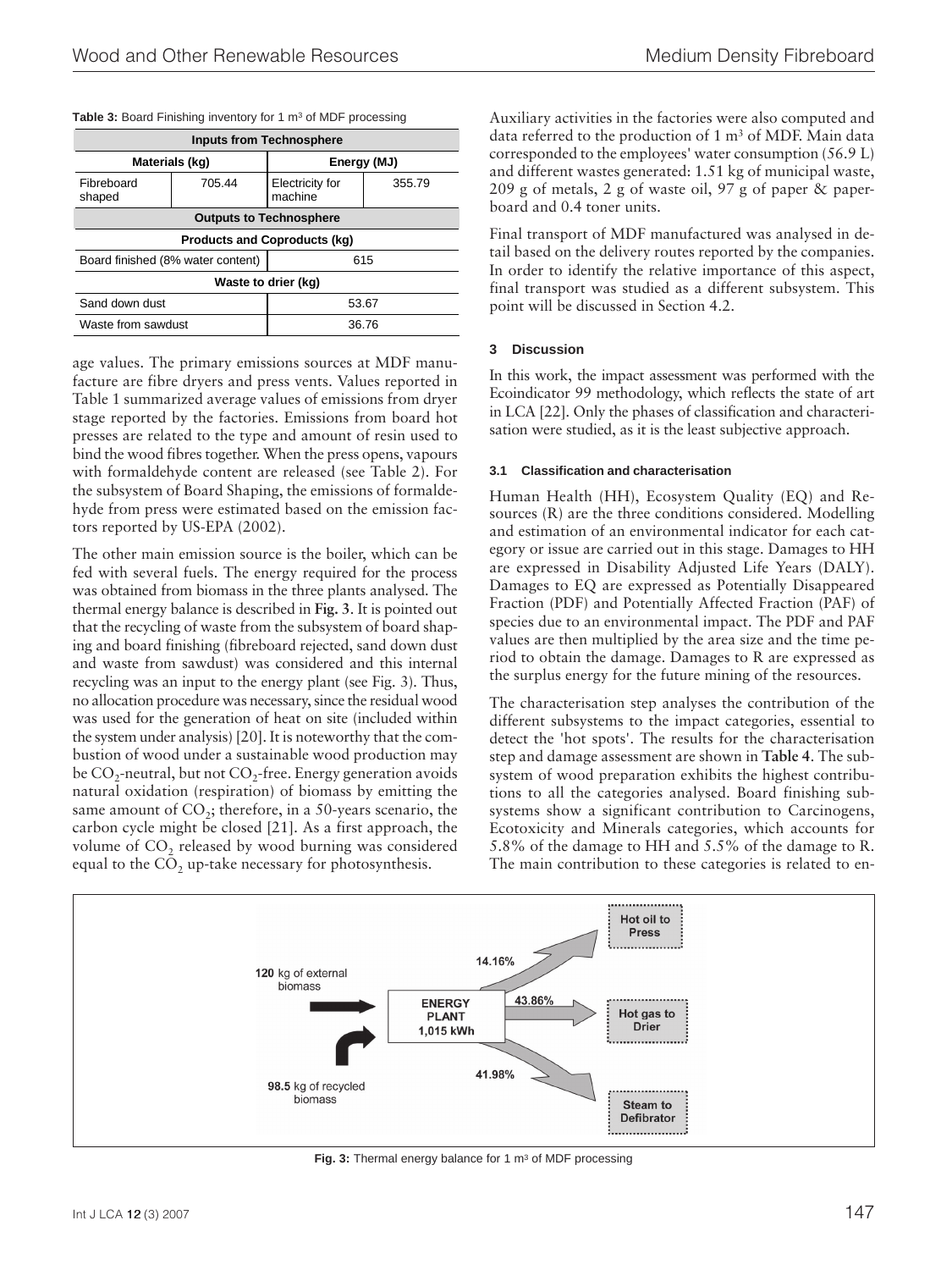| <b>Characterisation step</b> |                              |                          |                      |                        |
|------------------------------|------------------------------|--------------------------|----------------------|------------------------|
| Category                     | <b>Unit</b>                  | <b>Wood preparation</b>  | <b>Board shaping</b> | <b>Board finishing</b> |
| <b>Human Health</b>          |                              |                          |                      |                        |
| Carcinogens                  | DALY-10 <sup>6</sup>         | 22.6                     | 0.6                  | 8.3                    |
| Respiratory organics         | DALY $\cdot$ 10 <sup>7</sup> | 5.5                      | 0.3                  | 0.1                    |
| Respiratory inorganics       | DALY $\cdot$ 10 <sup>5</sup> | 37.0                     | 0.9                  | 1.6                    |
| Climate Change               | DALY $\cdot$ 10 <sup>5</sup> | 12.0                     | 0.7                  | 0.9                    |
| Ozone layer                  | DALY $\cdot$ 10 $^9$         | 57.8                     | 0.1                  | 1.1                    |
| <b>Ecosystem Quality</b>     |                              |                          |                      |                        |
| Ecotoxicity                  | PAF-m <sup>2</sup> yr        | 11.11                    | 0.2                  | 2.4                    |
| Acidification/Eutrophication | PDF-m <sup>2</sup> yr-10     | 125.0                    | 0.5                  | 6.9                    |
| Land use                     | PDF-m <sup>2</sup> yr-10     | 605.0                    | 2.1                  | 28.7                   |
| <b>Resources</b>             |                              |                          |                      |                        |
| <b>Minerals</b>              | MJ surplus $-10^2$           | 16.3                     | 0.5                  | 6.4                    |
| Fossil fuels                 | MJ surplus                   | 318.0                    | 1.3                  | 18.6                   |
|                              |                              | <b>Damage Assessment</b> |                      |                        |
| Human health                 | DALY-10 <sup>5</sup>         | 51.4                     | 1.7                  | 3.3                    |
| Ecosystem quality            | PDF-m <sup>2</sup> yr        | 74.1                     | 0.3                  | 3.8                    |
| Resources                    | MJ surplus                   | 318.0                    | 1.3                  | 18.7                   |

**Table 4:** Characterisation and Damage Assessment of MDF manufacture/Eco-indicator 99 related to the functional unit. Units: DALY: Disability Adjusted Life Years. PDF: Potentially Disappeared Fraction. PAF: Potentially Affected Fraction. MJ surplus: surplus energy for the future mining of the resources

ergy consumption. Thus, wood preparation has the largest impacts on the mentioned categories as this subsystem is the most dependent on the use of electricity (with a contribution of 91.1% to damage to HH and 94.1 to damage to R). On the other hand, damage to EQ is mainly caused by the UF used in the subsystem of wood preparation. Therefore, the contribution of this subsystem stands for 94.8% of the process.

## **3.2 Sensitivity analysis of electricity profile generation**

The dependence on the electricity generation profile was analysed considering three scenarios:

- Scenario A, with an energy production model including energy from coal, nuclear, gas, oil and hydroelectric.
- Scenario B, characterised by the absence of nuclear energy and mainly supported by hydroelectric energy, gas and coal.
- Scenario C, with an energy production from a cogeneration unit using gas as energy source.

**Fig. 4** shows the comparative characterisation results of MDF manufacture with different electricity profiles. As the results infer, the electricity profile affecting energy-consuming steps was of major importance. When considering the possibility of a cogeneration unit (MDF-C), the damage to HH and EQ were minimized because of the low emissions of this technology, but the highest damage to R was registered (being natural gas as the sole energy source). When comparing the scenarios A with B, the presence of a higher contribution of hydroelectric energy (MDF-B) appeared to be more favourable when considering the damage to HH and damage to EQ. However, the major dependence on fossil fuels of this profile led to a stronger damage to R (an increase of 32.8% in relation to MDF-A). The variability observed points out the influence of the geographical location of MDF manufacture, because the process is clearly dependent on the electricity profile characteristic of each region.



Fig. 4: Comparative damage assessment of electricity generation profile scenarios. (I) MDF-A; (I) MDF-B; (I) MDF-C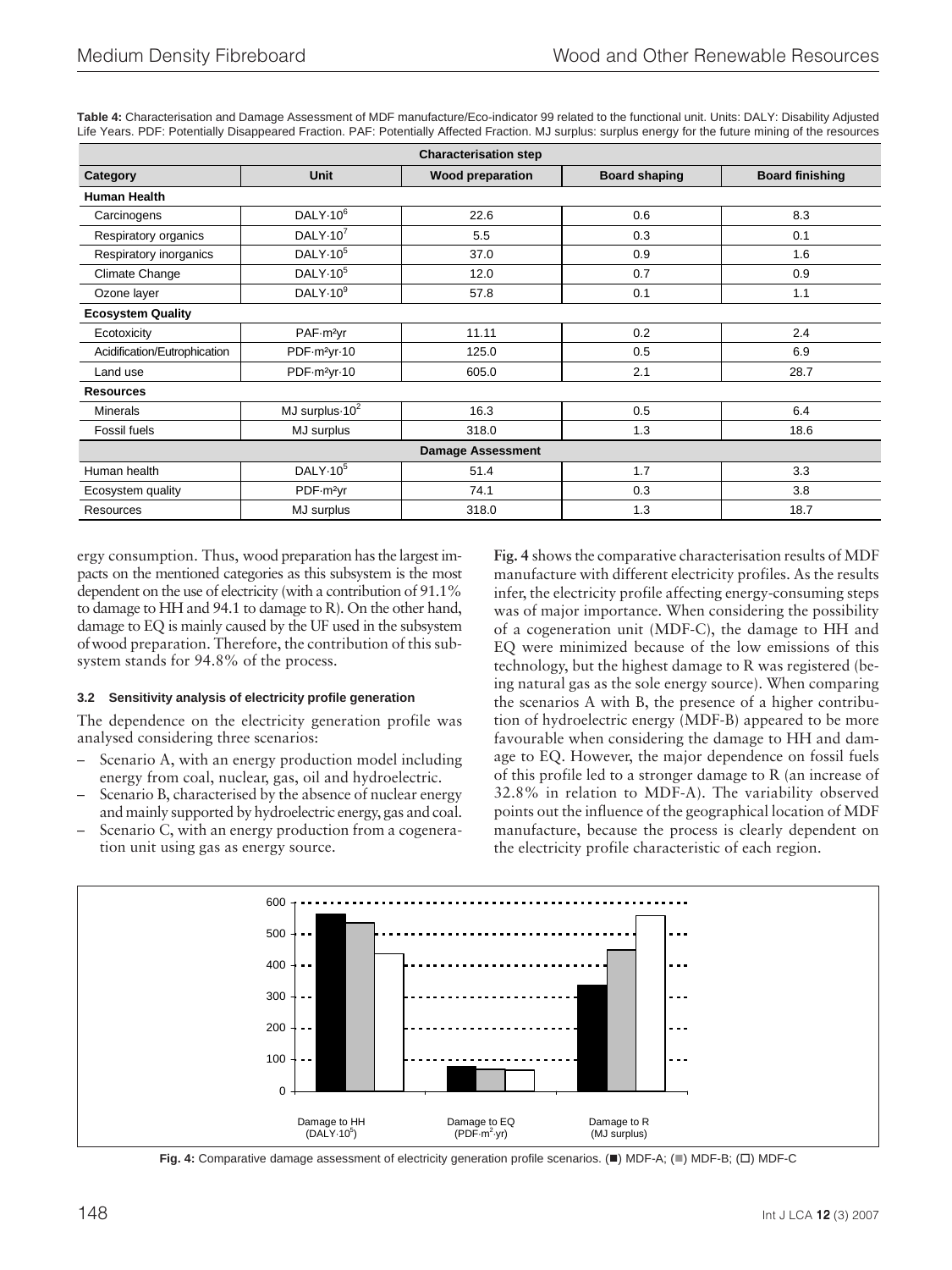| <b>Model</b> | Distance (km) | Type of transportation | <b>Description</b>                                                                                                                                           |
|--------------|---------------|------------------------|--------------------------------------------------------------------------------------------------------------------------------------------------------------|
| <b>MDF</b>   |               | None                   | MDF manufacture, without considering the distribution of the product.                                                                                        |
| MDF+TA       | 200           | Truck                  | MDF manufacture considering a local distribution of the product by a 28-ton truck,<br>an average distance of 200 km.                                         |
| MDF+TB       | 725           | Truck                  | MDF manufacture considering a national distribution of the product by a 28-ton truck,<br>an average distance of 725 km.                                      |
| MDF+TC       | 2.000         | Truck                  | MDF manufacture considering an European distribution of the product by a 28-ton truck,<br>an average distance of 2,000 km.                                   |
| MDF+TD       | 30<br>10.000  | Truck<br>Ship          | MDF manufacture considering a transoceanic distribution of the product, an average<br>distance of 30 km to the port by a 28-ton truck and 10,000 km by ship. |

**Table 5:** Models of transport for MDF distribution

#### **3.3 Sensitivity analysis of transport**

A noteworthy characteristic of MDF factories all over the world is the distribution routes of the final product. A sensitivity analysis was carried out in order to identify the relative importance of this aspect. Final transport of MDF manufactured was analysed in detail, based on the delivery routes reported by the companies, considering diverse scenarios from local to transoceanic distribution (**Table 5**).

The variation on the damage assessments results with the model of transport considered is shown in **Fig. 5**. The results obtained exhibit a major influence of the distance of transport in relation to the environmental impact of the process. The rise in the distance of delivery increases all the modelled damage, especially damage to resources. It is remarkable that there is an important reduction in the environmental burdens when the transport is carried out by ship. The transoceanic distribution considered (10,000 km on average) produces lower environmental impact than a distribution of the product by truck covering an average distance of 725 km.

#### **4 Conclusions**

With the final aim of creating a database of wood board manufacture, this work focused on the identification and characterisation of one of the most important wood-based products: Medium Density Fibreboard. Special attention has been paid in the inventory analysis stage of the MDF industry. The results of the detailed quantification of the process can serve as a basis to evaluate the use of the product, recycling and disposal in such a way that the environmental burdens are minimized and reduced to levels that are competitive and may even outperform potential substitutes.

The subsystem of wood preparation has the largest impacts related to damage to HH and damage to R, as this subsystem is the most dependent on the use of electricity. Damage to EQ is mainly caused by the UF used as synthetic resin binder.

The results of the sensitive analysis showed a significant influence of both the final transport of the product and the electricity generation profile. The geographical location of MDF process must be considered comprehensively.

## **5 Perspectives**

Research continues to be conducted to identify the environmental burdens associated to the materials of extended use. In this sense, future work can be focused on the comparison of different materials for specific applications.

**Acknowledgements.** This work was financed by the Galician Autonomous Government, Xunta de Galicia (Project references: PGIDIT 02TAM26201PR and PGIDIT04TAL262003PR).

#### **References**

- [1] Bowyer J (1995): Wood and other raw materials for the 21st century. Forest Prod J 45 (2) 17–24
- [2] Skodras G, Grammelies P, Kakaras E, Sakellaropoulos GP (2004): Evaluation of the environmental impact of waste wood co-utilisation for energy production. Energy 29, 2181–2193
- [3] Petersen AK, Solberg B (2005): Environmental and economic impacts of substitution between wood products and alternative materials: a review of micro-level analyses from Norway and Sweden. Forest Policy Econ 7 (3) 249–259
- [4] Stael GC, Tavares MIB, d'Almeida JRM (2001): Impact behaviour of sugarcane bagasse waste-EVA composites. Polymer Testing 20, 869–872
- UNECE/FAO Forest Products. Annual Market Review 2003-2004 Timber Bulletin Volume LVII (2004), No. 3



Fig. 5: Comparative damage assessment of transport scenarios. (◆) HH: Human Health; (■) EQ: Ecosystem Quality; (▲) R: Resources. Units: DALY: Disability Adjusted Life Years. PDF: Potentially Disappeared Fraction. MJ surplus: surplus energy for the future mining of the resources